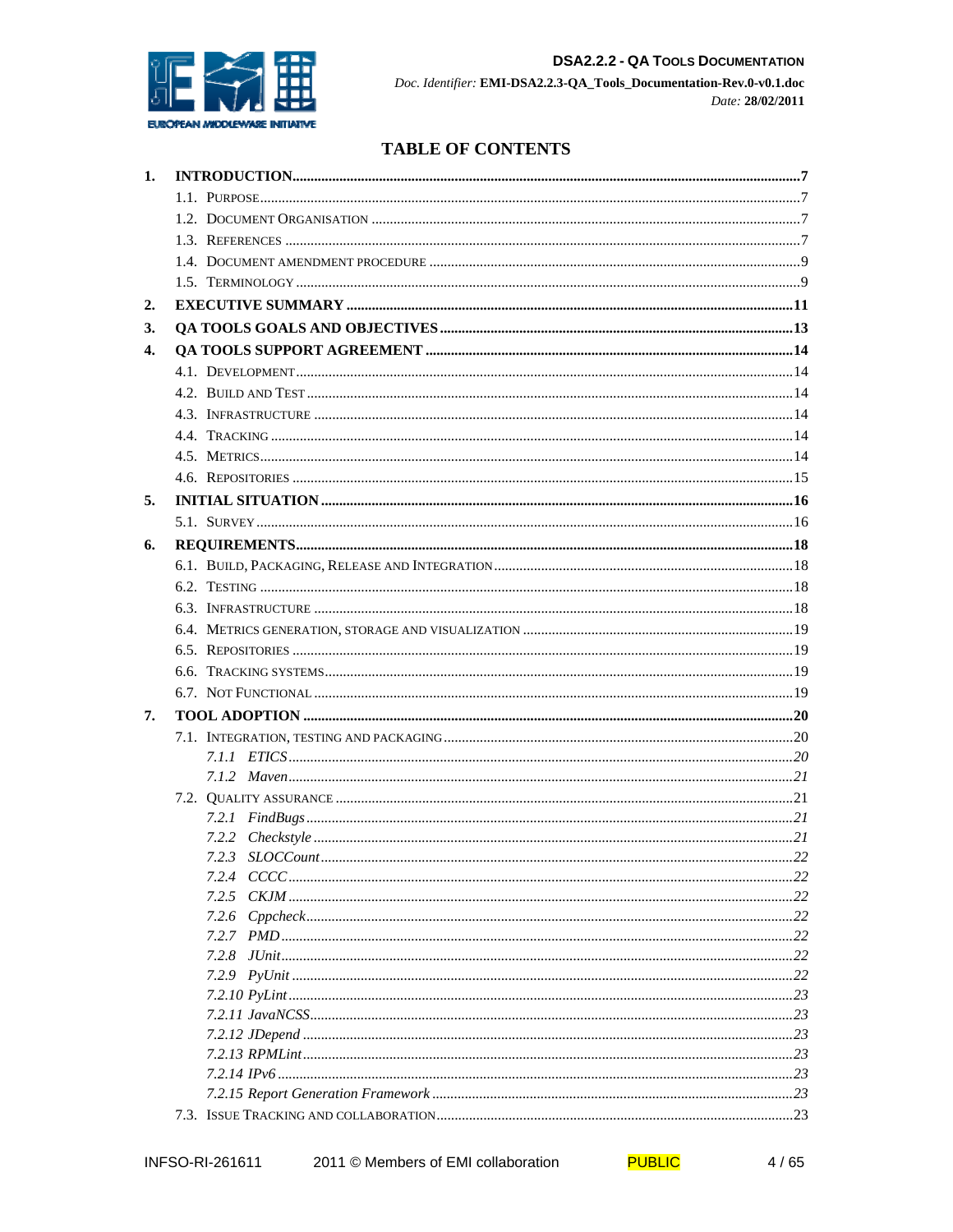

## **DSA2.2.2 - QA TOOLS DOCUMENTATION**

Doc. Identifier: EMI-DSA2.2.3-QA\_Tools\_Documentation-Rev.0-v0.1.doc Date: 28/02/2011

|    | 7.4.2 |  |  |  |  |
|----|-------|--|--|--|--|
|    |       |  |  |  |  |
|    |       |  |  |  |  |
|    |       |  |  |  |  |
|    |       |  |  |  |  |
|    |       |  |  |  |  |
|    |       |  |  |  |  |
|    |       |  |  |  |  |
|    |       |  |  |  |  |
| 8. |       |  |  |  |  |
|    |       |  |  |  |  |
|    |       |  |  |  |  |
|    |       |  |  |  |  |
|    |       |  |  |  |  |
|    |       |  |  |  |  |
|    |       |  |  |  |  |
|    |       |  |  |  |  |
|    |       |  |  |  |  |
|    |       |  |  |  |  |
|    |       |  |  |  |  |
|    |       |  |  |  |  |
|    |       |  |  |  |  |
|    |       |  |  |  |  |
|    |       |  |  |  |  |
|    |       |  |  |  |  |
|    |       |  |  |  |  |
|    |       |  |  |  |  |
|    |       |  |  |  |  |
|    |       |  |  |  |  |
|    |       |  |  |  |  |
|    |       |  |  |  |  |
| 9. |       |  |  |  |  |
|    |       |  |  |  |  |
|    |       |  |  |  |  |
|    |       |  |  |  |  |
|    |       |  |  |  |  |
|    |       |  |  |  |  |
|    |       |  |  |  |  |
|    |       |  |  |  |  |
|    |       |  |  |  |  |
|    |       |  |  |  |  |
|    |       |  |  |  |  |
|    |       |  |  |  |  |
|    |       |  |  |  |  |
|    |       |  |  |  |  |